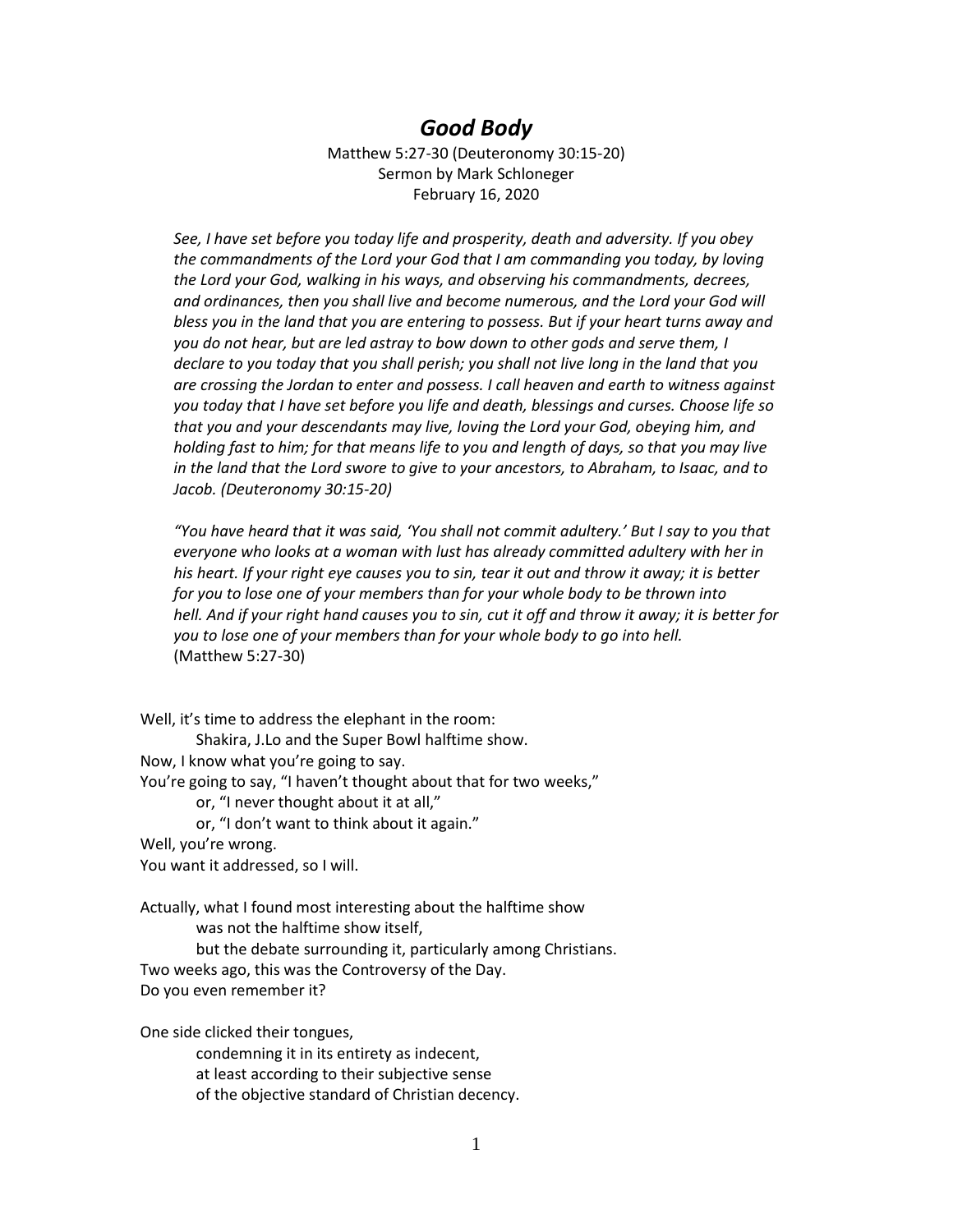It reflected the continuing decay of Christian values, they said,

it promoted the objectification and exploitation of women's bodies.

They said all this, as if they really expected the Super Bowl,

that grand temple of hyper-consumerism,

to reflect Christian values.

The other side, though, defended the halftime show in its entirety, at least according to their subjective sense of the objective standard of Christian decency.

It reflected strong women, strong Latinx women, they said,

taking pride in their strong bodies to make a strong political statement.

They said all this, as if the popularity of the Super Bowl game and its halftime show is not based at least in part upon the exploitation of men's and women's bodies for profit.

Do you see the problem here?

In the frames provided by the prevailing ideological antagonisms,

the halftime performance must either be completely condemned or completely supported.

And, meanwhile, with Christians so wrapped up in that debate using those frames, people both inside and outside of the church are left to think that the Christian sexual ethic is either based on controlling women's bodies or is no different from the cultural values on display at the Super Bowl.

And we wonder why some people want nothing to do with the church.

When we as Christians enter a public debate

using the frames provided for us by popular culture, we wind up feeding the prevailing ideological antagonisms rather than proclaiming the good news of Jesus. What good is salt if it's lost its saltiness? What good is light if it's hid under a bushel?

The original title for this sermon was "Preventive Cardiac Care", but I changed that title at the last possible moment, just before the bulletin was printed.

I changed it because I think a sermon with that title,

promotes a message that has been promoted far too often in churches.

That is, sexual desire is a problem.

And so, when it's talked about,

it's usually either to condemn it

or to teach about ways we can restrain it or protect ourselves from it.

Now, to be sure, our verses this morning,

could result in a sermon titled "Preventive Cardiac Care." After all, Jesus did teach that we need to pay attention to what's happening in our hearts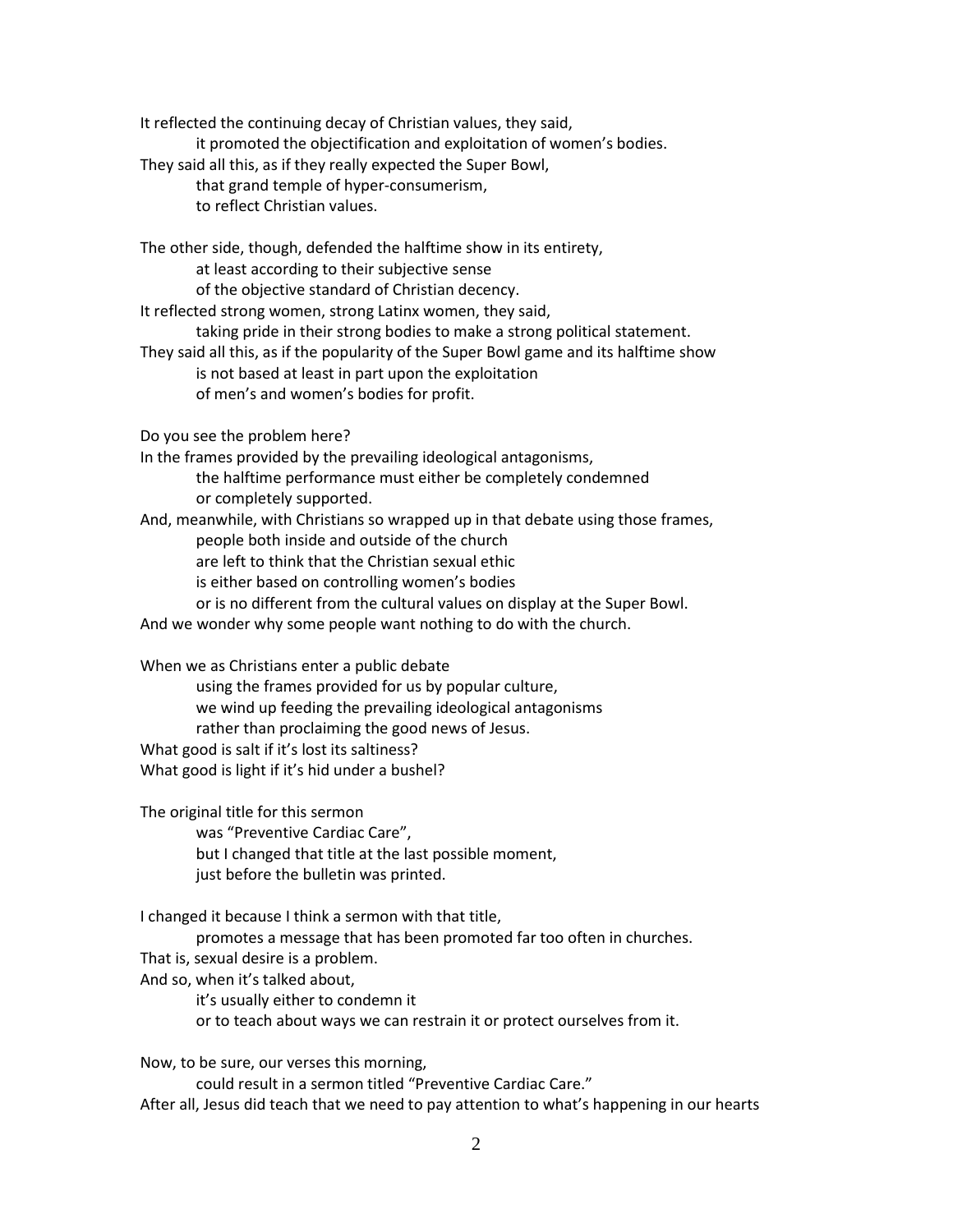so we can protect ourselves from sexual temptations.

But if we begin there and keep our focus there – on prevention,

we'd be avoiding the questions that were left unaddressed in the halftime debate, the questions that far too often are avoided in our churches.

What is sexual desire?

Where does it come from?

What are we to do with it?

How can we, or should we, embrace it?

And, what does it have to say, if anything, about how God made us?

What does it have to say, if anything, about God?

When we talk about sexual desire,

what is the good news?

Well, we begin with blessing.

When it comes to what God asks from us, that's where we must begin.

The entire Biblical story begins with blessing.

Creation is blessing, God taking nothing and making it something.

In those verses from Deuteronomy,

the people of Israel are told that God has set before them

life and death, blessings and curses

and they are urged to choose life, to choose the blessings,

so they may live fruitfully in the land of promise.

In the same way,

in Jesus' Sermon on the Mount, from which the verses before us come, the Beatitudes come first.

Jesus blesses before he commands.

Before Jesus asks his disciples to do anything,

he blesses them.

All of Jesus' commands, then,

begin with blessing.

So, when it comes to sexual desire,

what is the blessing?

Sarah Coakley says

that the only way in which desire can be safely acknowledged and explored is if it is understood, most fundamentally, as desire for God.

I know, we're not used to thinking about it in this way.

Sex is so carnal, we think,

and theology is so . . . spiritual.

We get uncomfortable if we try to mix body and spirit.

Yet, Jesus is God incarnate --

God in the flesh, the carnal God, and we are never to denigrate what God has called good,

including our bodies.

God created us with a desire, a longing,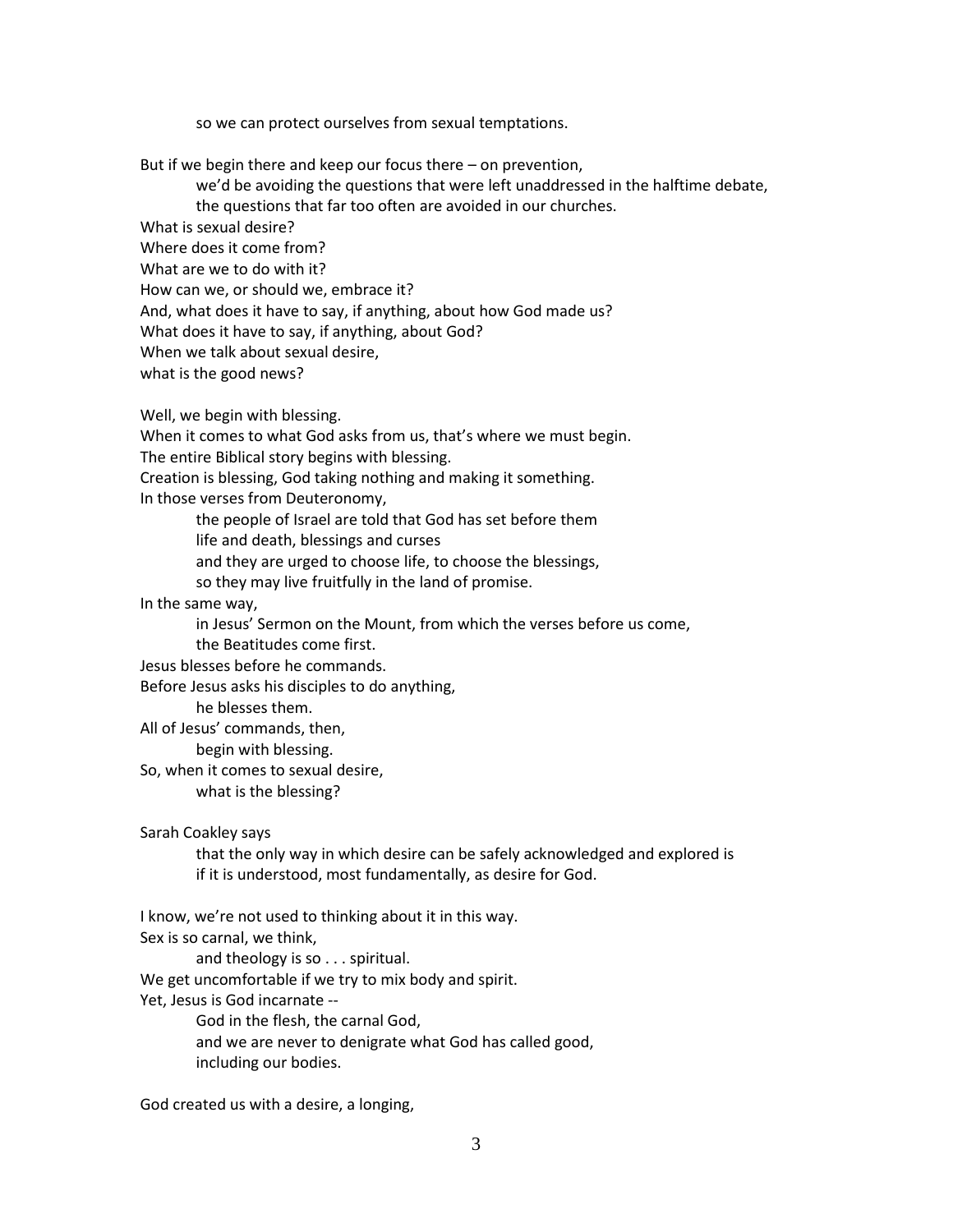to know and to be known, to love and to be loved. We long for communion – which is, according to the dictionary definition, simply shared intimacy,

We long for atonement — which is, simply, at-one-ment, to be at one with another. We long for grace, to be received fully, as we are. Communion? Atonement? Grace? It shouldn't surprise us that those are religious words. At its root, our desire, including our sexual desire, was given to us by God as gift, and it reflects a longing for God.

Now to be clear,

 $\overline{a}$ 

sexual expression is only one way we express this desire. There are other ways,

> reflected in our deepest family relationships and friendships, ones where we give of ourselves to others, completely, vulnerably, riskily, ones where others give of themselves to us, completely, vulnerably, riskily.

In his essay, *The Body's Grace*,

Anglican bishop Rowan Williams writes, "We cannot make sense of ourselves without others. We cannot speak until we've first learned to listen, we cannot love without being the object of love, and we cannot enjoy ourselves without being the cause of joy."<sup>1</sup>

We cannot enjoy ourselves without being the cause of joy.

Have you ever thought of enjoyment, of pleasure, as worthy Christian pursuits, ones that are inextricably tied up with being human, and ones that are inextricably tied up with being the cause of another's joy and pleasure?

We are not simply passive instruments for another's desires, and others are not simply passive instruments for our desires.

- In First Corinthians, chapter 7, Paul uses the prevailing understanding of marriage to get at the proper expression of this desire: husbands and wives, marriage partners, should give themselves, their bodies, to each other.
- When people are married, they surrender complete ownership of their bodies and give them to each other.

<sup>1</sup> Rowan Williams, "The Body's Grace," *ABC Religion & Ethics*[, https://www.abc.net.au/religion/the](https://www.abc.net.au/religion/the-bodys-grace/10101214)[bodys-grace/10101214](https://www.abc.net.au/religion/the-bodys-grace/10101214) [accessed February 13, 2020].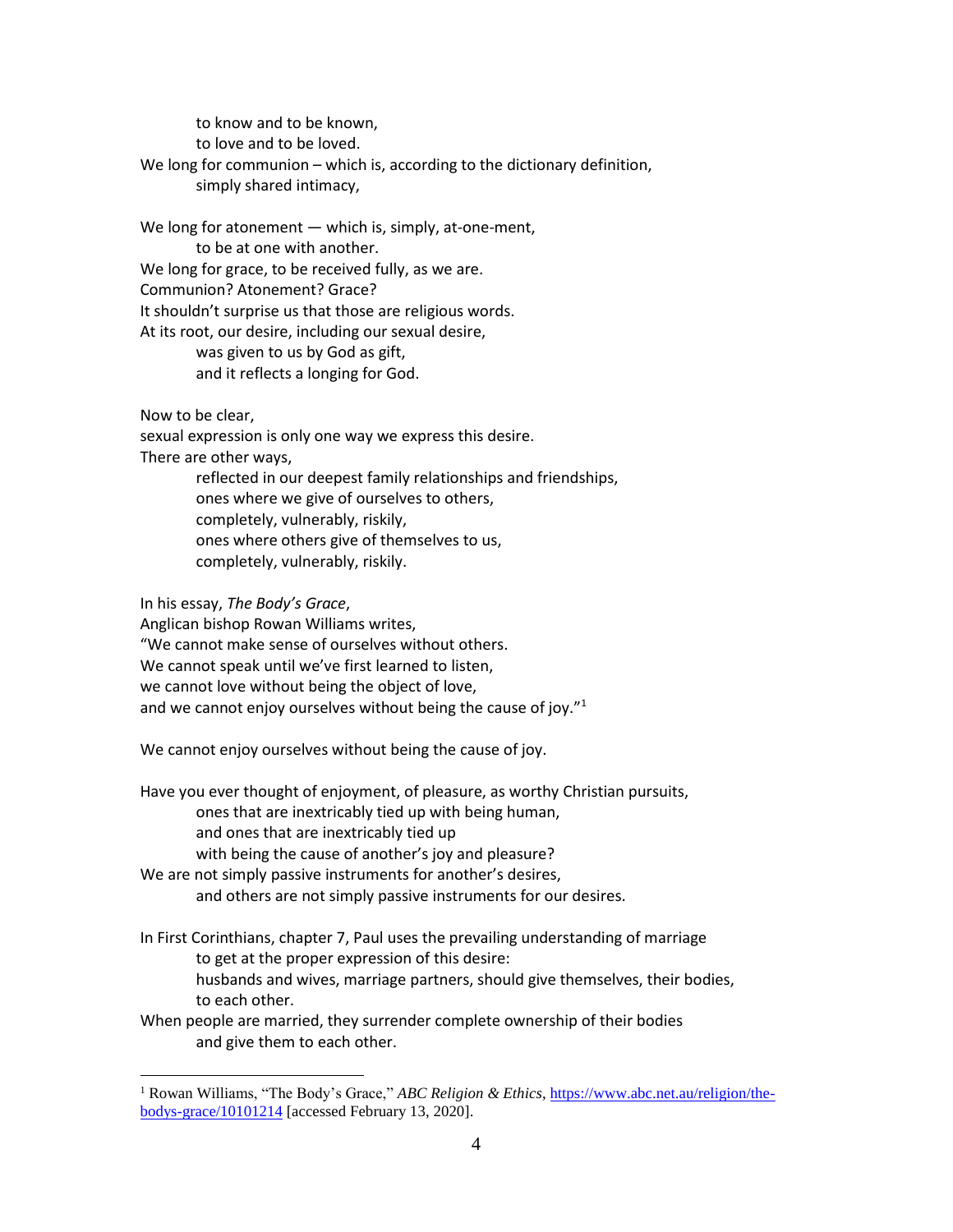Now, I get it, in this age of independence and sexual expression,

we want to protest, "My body is my own -- it doesn't belong to anyone else!"

And when I talk about surrendering bodies,

I can't avoid the fact that, in the church's history,

men have been much more comfortable

asking women to do the surrendering.

putting limits on clothing, hairstyles, roles, and who can serve in the church and where.

And, finally, it's important to say that these verses from 1 Corinthians,

the ones talking about giving bodies over to spouses,

have been used to coerce people (again, primarily women),

to remain in physically and emotionally abusive relationships.

Let's be clear, that's not the type of suffering that Christ calls us to.

That suffering is not redemptive.

At its root,

our giving of ourselves to another,

sexually or otherwise,

reflects Christ's giving of himself to us.

Like Christ, we open ourselves up to pain, to suffering, to rejection.

We offer our bodies, ourselves, vulnerably, for the sake of another's joy

because we see the other as worthy of our joy.

Our bodies are not our own.

They were created to be given,

to be given to another, to others, not exclusively through sexual expression, but not independent of it either.

It's the body's grace.

 $\overline{a}$ 

The task of church, Jane Barter Moulaison writes,

is not to speak to the unique bodily experiences of its members so much as it is to shape Christian bodies.

The church seeks to conform Christians

to the narrative of the life, death and resurrection of Jesus Christ. <sup>2</sup>

We cannot understand Jesus' teachings about adultery and lust, if we don't first understand that our bodies, including our sexual desire,

is as gift, a good gift,

one which reflects God's desire in Christ's passion,

in Jesus offering his body to us, faithfully, fully and completely,

teaching us that we can love and be loved by God,

that God can be the cause of our joy,

that we, you, are the cause of God's joy.

<sup>2</sup> Jane Barter Moulaison, "Our Bodies, Our Selves: The Body as Source in Feminist Theology," *Scottish Journal of Theology (January 1, 2007), 352; accessed via EBSCOhost.com.*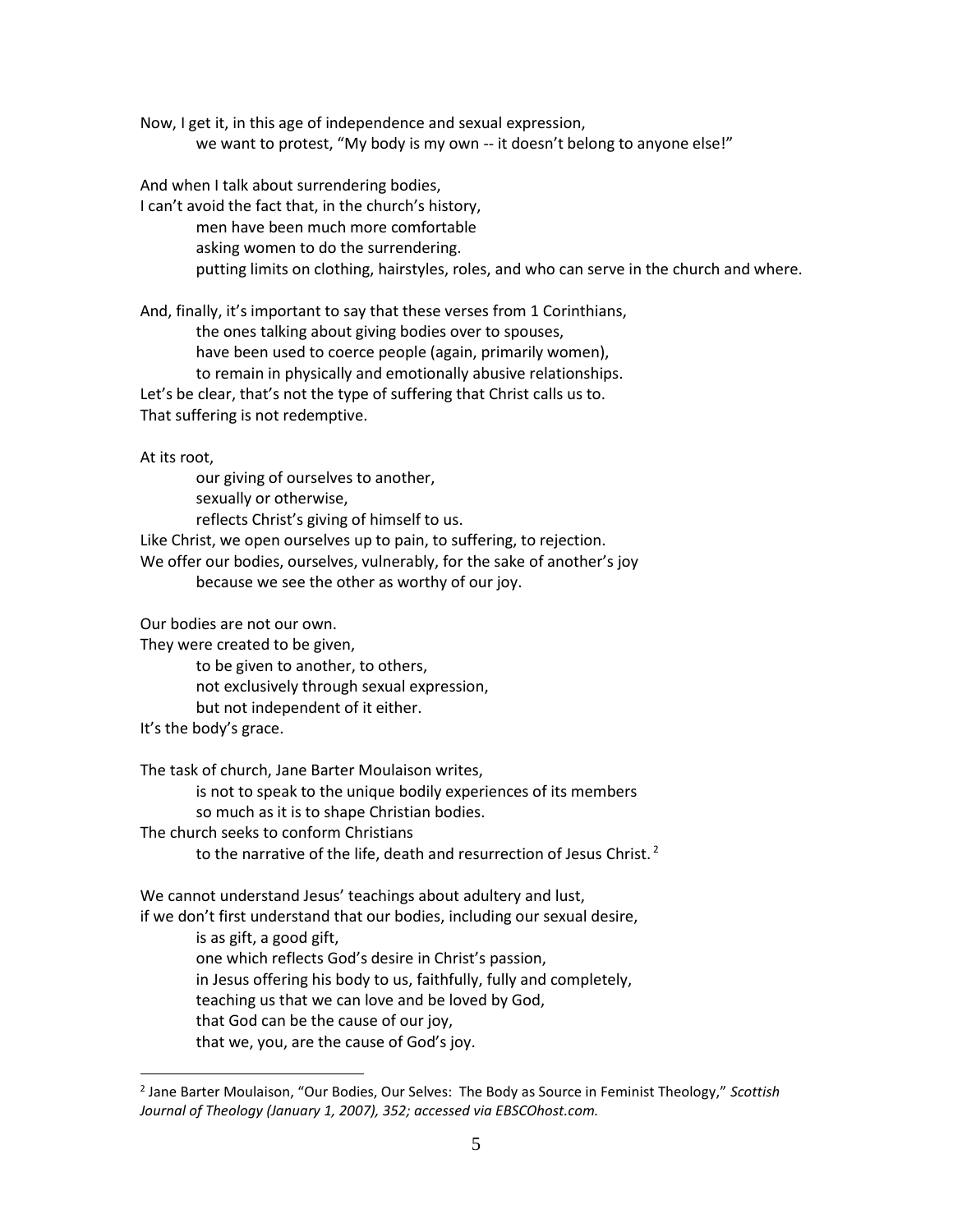For Christians, 'our bodies' are never thoroughly our own,

they exist for the sake of building up others through tangible acts of self-giving love.

Now, do you see why lust perverts the gift that God has given us?

"You have heard that it was said, 'You shall not commit adultery.' But I say to you that everyone who looks at a woman with lust has already committed adultery with her in his heart. As a sixteen-year-old, when I heard these verses, I imagined Jesus speaking directly to me with piercing eyes, condemning me. And then, I sure didn't know what to make of what Jesus said right after that about gouging and cutting those parts of your body that cause you to sin. But when Jesus is talking about looking at someone with lust - we can comfortably say that this teaching is both for men and women, married and single alike, he's not condemning simple sexual desire. No, there's a dimension of intent here that we sometimes miss. In this instance, the King James Version is closer to the message of the original text. "Whoever looketh at a woman to lust after her hath committed adultery with her already in his heart". To see a person with desire is the result of our God-driven drive for mutuality – to know and to be known, to love and to be loved. And marriage, the context from which these teachings from Jesus come, reflects the unending fidelity of God, God's steadfast love, that begins with God's giving, and asks for our giving. But to look at a person with the intent of using him or her to satisfy your desire, that is the way of of self-love, self-trust, self-assertion, and self-destruction. It is to take someone else, and to use him or her to please yourself. It's a distortion of our God-given desire. Jesus tells his followers to do whatever is necessary to protect themselves from disordered desires. "If your right eye causes you to sin, gouge it out and throw it away," he said. "It is better for you to lose one part of your body than for your whole body to be thrown into hell.

And if your right hand causes you to sin,

cut it off and throw it away.

It is better for you to lose one part of your body than for your whole body to go into hell."

Now, Jesus is using hyperbole to make his point, of course. If Jesus had expected his followers to take this literally,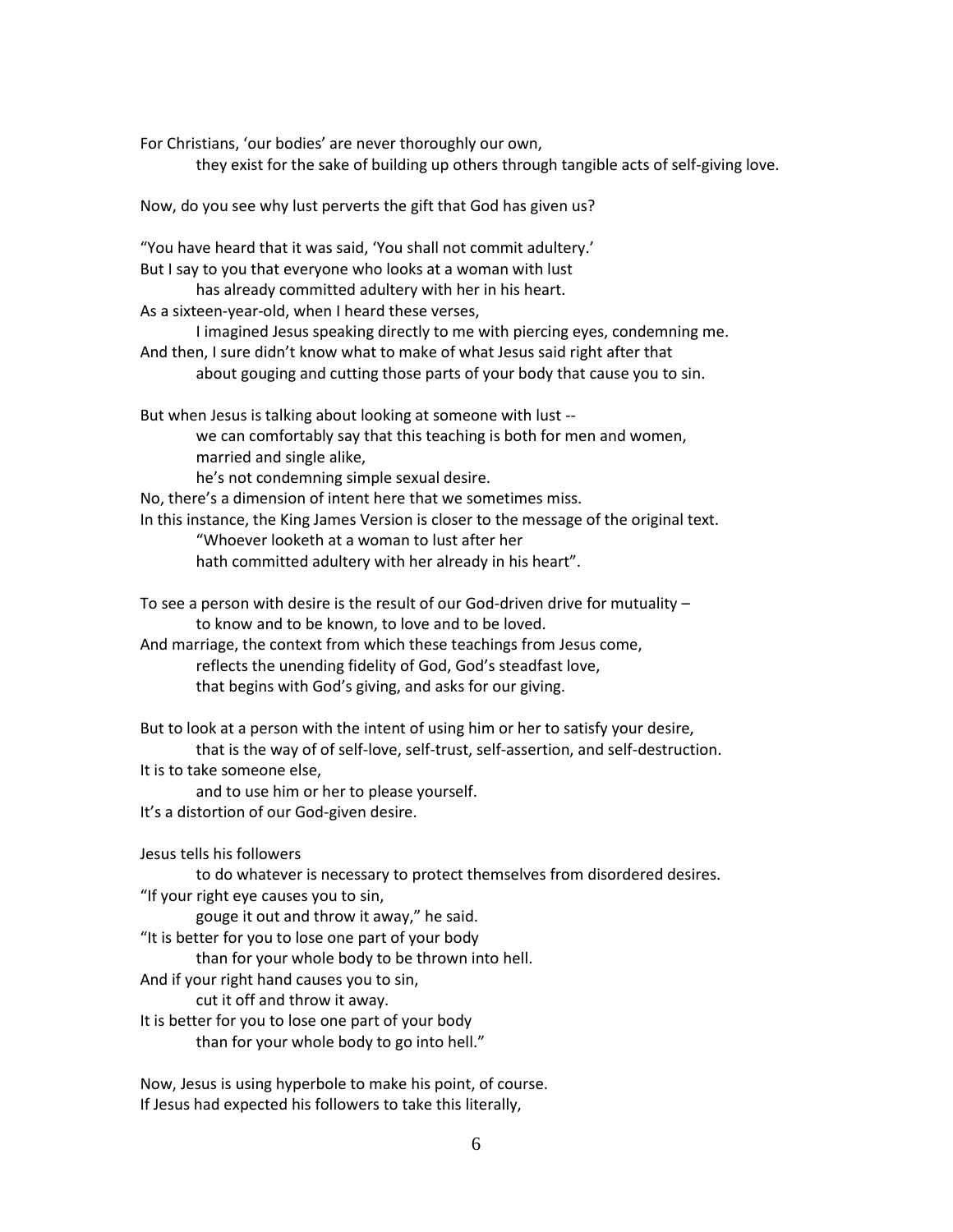to remove those parts of the body that causes us to sin - his disciples would be recognized not first by their love but by their mutilated limbs and their gouged-out eyes. (And I highly doubt there would be children.)

No, Jesus is teaching his followers that they need to deal with those cues that take them in the wrong direction, that turn their hearts from God. There is no aspect of our human identity that God does not seek to redeem or that does not need redemption. If we are to take seriously Jesus' instructions in his Sermon on the Mount, we will engage in those practices that result in relationships that affirm our brothers, our sisters, our spouses,

and ourselves as created in the image of God.

If you recognize yourself caught up in the vicious cycle of sexual temptations, it is important to remember that God's grace is sufficient to redeem you from anything that enslaves you. If you recognize someone you love in a situations such as these, it is important to remember that Jesus told you to love them. Your brother or sister is too valuable to be enslaved by powers that lay their claim on them. And your sister or brother is too valuable than to be seen for their sexual appeal rather than the work of the Holy Spirit within them.

"We cannot make sense of ourselves without others. We cannot speak until we've first learned to listen, we cannot love without being the object of love, and we cannot enjoy ourselves without being the cause of joy."

A rabbi once asked the student in his class a very simple question. How can you know when night has ended and the day has come?

One student said, ``It's when you can tell a palm tree from a fig tree. "No,'' answered the rabbi.

Another said, "It's when you can tell a sheep from a goat.'' "No,'' answered the rabbi.

Still another said, ``When you can tell a rabbit from a dog' ``No,'' answered the rabbi again.

The students had no more answers. And the rabbi said,

``Only when you look into the face of every man and every woman and see your brother and your sister.

``Only then have you seen the light.

All else is darkness.''

In the name of Christ,